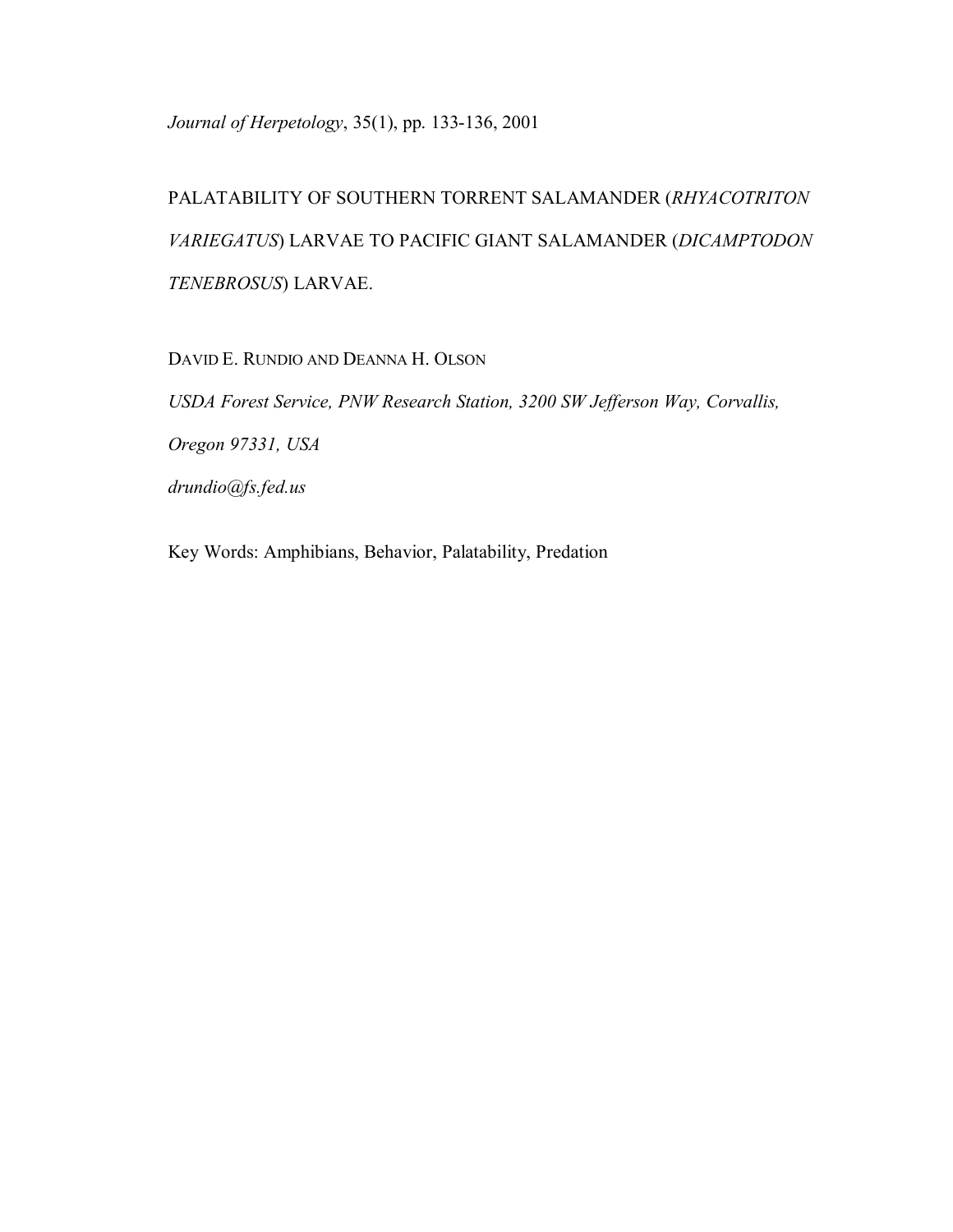Predation can be the principal factor determining the structure and composition of amphibian assemblages (Morin, 1983; Wilbur et al., 1983; Hairston, 1986) and the distribution of amphibian species (Petranka, 1983; Woodward, 1983; Azevedo-Ramos et al., 1999). The impacts of predation, however, can be mediated by antipredator defenses of prey. Differential vulnerability of prey to predators and the patchy distributions of predators often may contribute to variation in the composition and distribution of larval anuran assemblages (Werner and McPeek 1994, Kurzava and Morin, 1998; Azevedo-Ramos and Magnusson, 1999). Unpalatability is a common defense among amphibians (Brodie, 1977) that influences the composition and structure of assemblages (Kurzava and Morin, 1998) and the spatial distribution of prey species (Kats et al., 1988; Azevedo-Ramos and Magnusson, 1999).

In the U.S. Pacific Northwest, giant (*Dicamptodon* spp.) and torrent (*Rhyacotriton* spp.) salamanders occur together in headwater streams but differ in patterns of abundance along longitudinal and microhabitat gradients. *Dicamptodon* is most abundant in perennial streams (Nussbaum and Clothier, 1973; Hunter, 1998; Olson et al., in press), whereas *Rhyacotriton* is most abundant in intermittent or discontinuous headwater streams (Lee, 1997; Hunter, 1998; Olson et al., in press), and occupies shallow microhabitats where it occurs in higher-order streams (Stebbins, 1951; Nussbaum et al., 1983). The causes of this pattern are not known, but the distribution of *Rhyacotriton* may be restricted by physiological limits (Petranka, 1998; i.e., moisture (Ray, 1958) and temperature (Brattstrom, 1963) constraints) or predation by *Dicamptodon* (Stebbins, 1955; Welsh and Lind, 1996). Although *Dicamptodon* is suspected to be the primary predator of *Rhyacotriton* (Nussbaum et al., 1983), predation is known primarily from two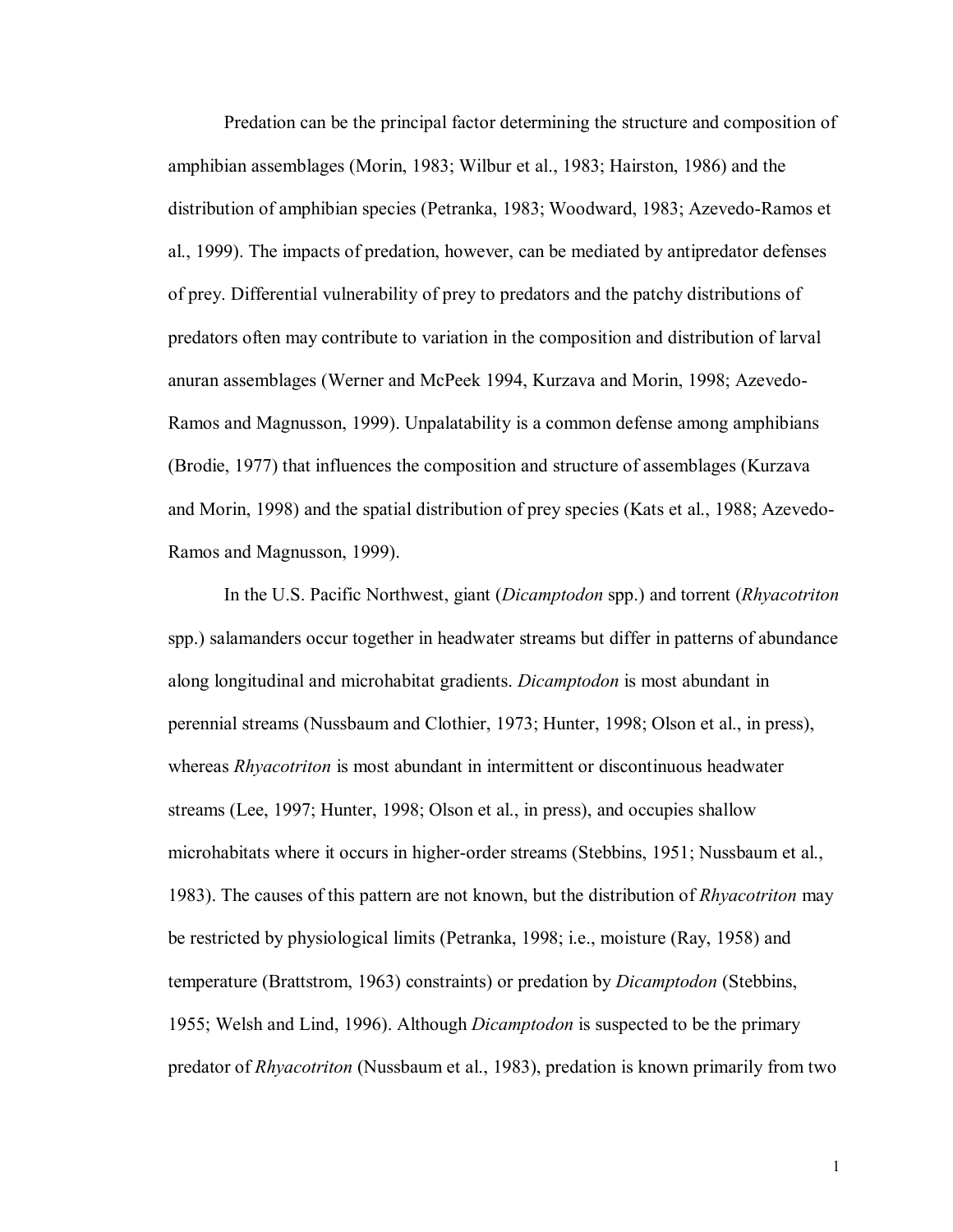eggs collected from the stomach of a *Dicamptodon* larva in northern California (Nussbaum, 1969) and from observations of larvae consumed in holding buckets (e.g., in northern California, R. Bury, pers. comm.). However, *Rhyacotriton* is known to be noxious to shrews and suspected to be unpalatable to other predators (Nussbaum et al., 1983). Our objective was to examine predator-prey interactions between Pacific giant (*D. tenebrosus*) and southern torrent (*R. variegatus*) salamander larvae, and specifically to assess the palatability of *Rhyacotriton*.

## **METHODS**

We tested the palatability of *R. variegatus* larvae to *D. tenebrosus* larvae in paired trials after Brodie et al. (1978). We selected *Plethodon dunni* and *P. vehiculum* as control prey for three reasons: (1) they are potential prey because they occur in and along headwater streams with *Dicamptodon* and *Rhyacotriton* (Nussbaum et al., 1983; Olson, unpubl. data); (2) they behaved similarly to *Rhyacotriton* in experimental chambers; and (3) they were accepted as prey by *Dicamptodon* during preliminary trials, and thus were likely to function as a control to demonstrate predation under experimental conditions.

We collected animals from intermittent and first-order streams where they cooccurred on Maryís Peak, Benton County, Oregon. *Dicamptodon* larvae were captured by electroshocking 48 hours prior to the start of trials and held in pools at the study site in wire minnow traps (42 cm long by 22 cm diameter, 5.5 mm mesh) with the openings crimped closed. Larvae ranged from 55 – 82 mm snout-vent length (SVL;  $\bar{x}$  = 68) and 109 – 156 mm total length (TL;  $\bar{x}$  = 127). Larvae were not fed but were able to feed on invertebrates that entered the traps. We examined stomach contents from seven larvae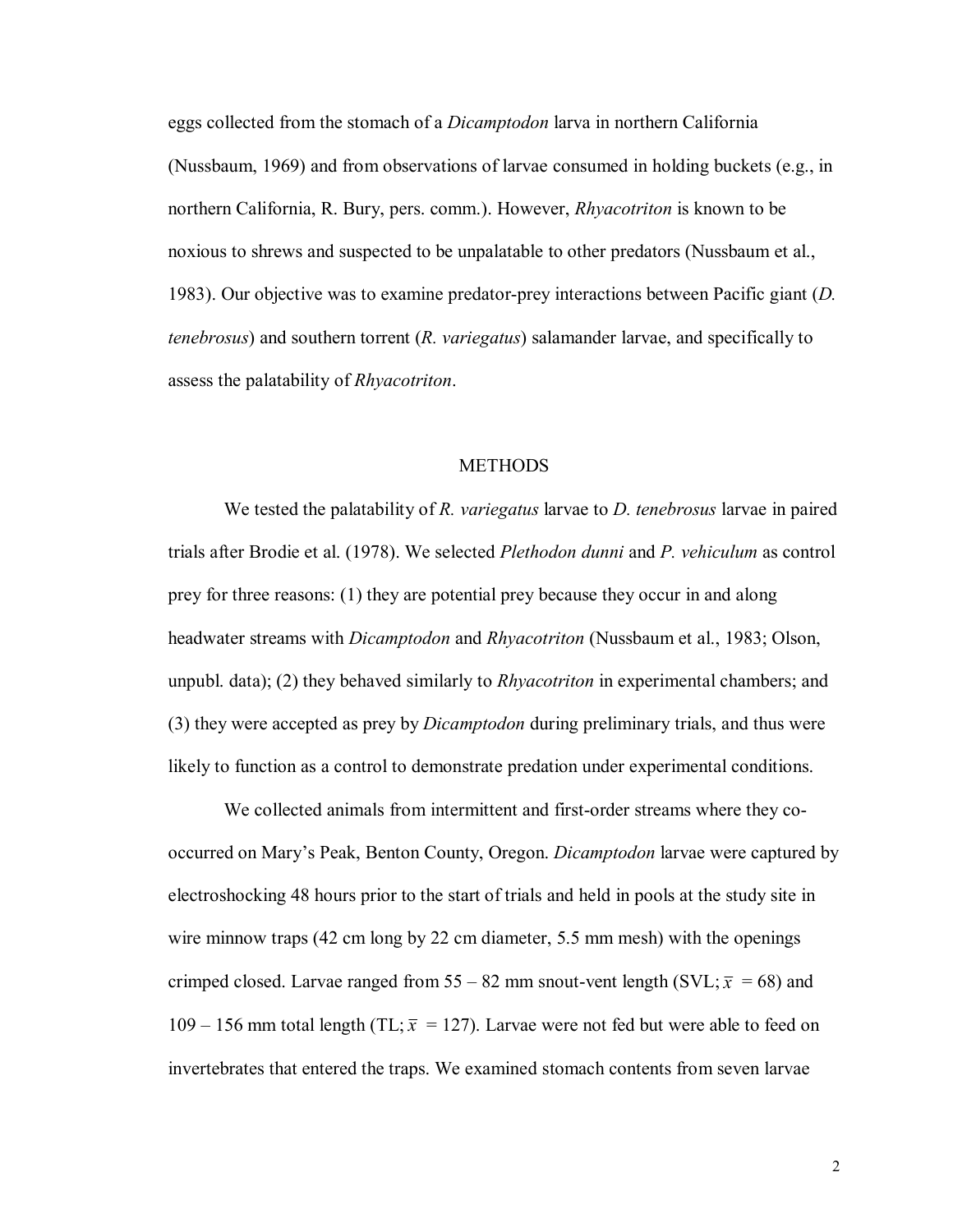held for 48 hours and found that feeding was reduced compared with uncaged larvae. We assumed that hunger level was similar among larvae by the start of trials.

We captured *Rhyacotriton*, *P. dunni*, and *P. vehiculum* by hand from the stream channel, bank, and splash areas 24 hours prior to the start of trials. To minimize the confounding effect of gape limitation, we collected only individuals less than 50 mm TL. *Rhyacotriton* and *Plethodon* were held in separate flow-through, plastic chambers (45 by 35 by 28 cm, drilled with 2-mm holes) in a pool. Rocks and bark were provided as refugia. We tentatively identified *Plethodon dunni* and *P. vehiculum* to species, and it appeared that 60% were *P. dunni* and 40% were *P. vehiculum*. Due to their small size and the large proportion of melanistic individuals, however, we could not positively distinguish the species from one another and considered them *Plethodon* spp.

Trials were conducted between July 22 and August 13, 1999. A trial consisted of offering a *Dicamptodon* larva one *Rhyacotriton* and one *Plethodon*, separately, for two hours. The order in which prey were offered was assigned randomly, and the second prey was offered 48 hours later. *Dicamptodon* were returned to minnow traps between offerings. *Rhyacotriton* and *Plethodon* were matched in size as closely as possible. When we could not match sizes, we offered slightly larger *Plethodon* ( $\bar{x}$  TL = 41.34 mm, range  $= 33 - 47$  mm) than *Rhyacotriton* ( $\bar{x}$  TL = 36.26 mm, range = 25 – 47 mm). We conducted ten trials simultaneously, and two sets of trials per day, for a total of 60 trials. Predators and prey were tested only once.

We conducted trials in  $15 \times 25 \times 11$ -cm clear plastic chambers filled with stream water to a depth of 4 cm. Ten chambers were placed on a platform in the stream such that water about 3 cm deep flowed around the chambers. Chambers were rinsed with stream

3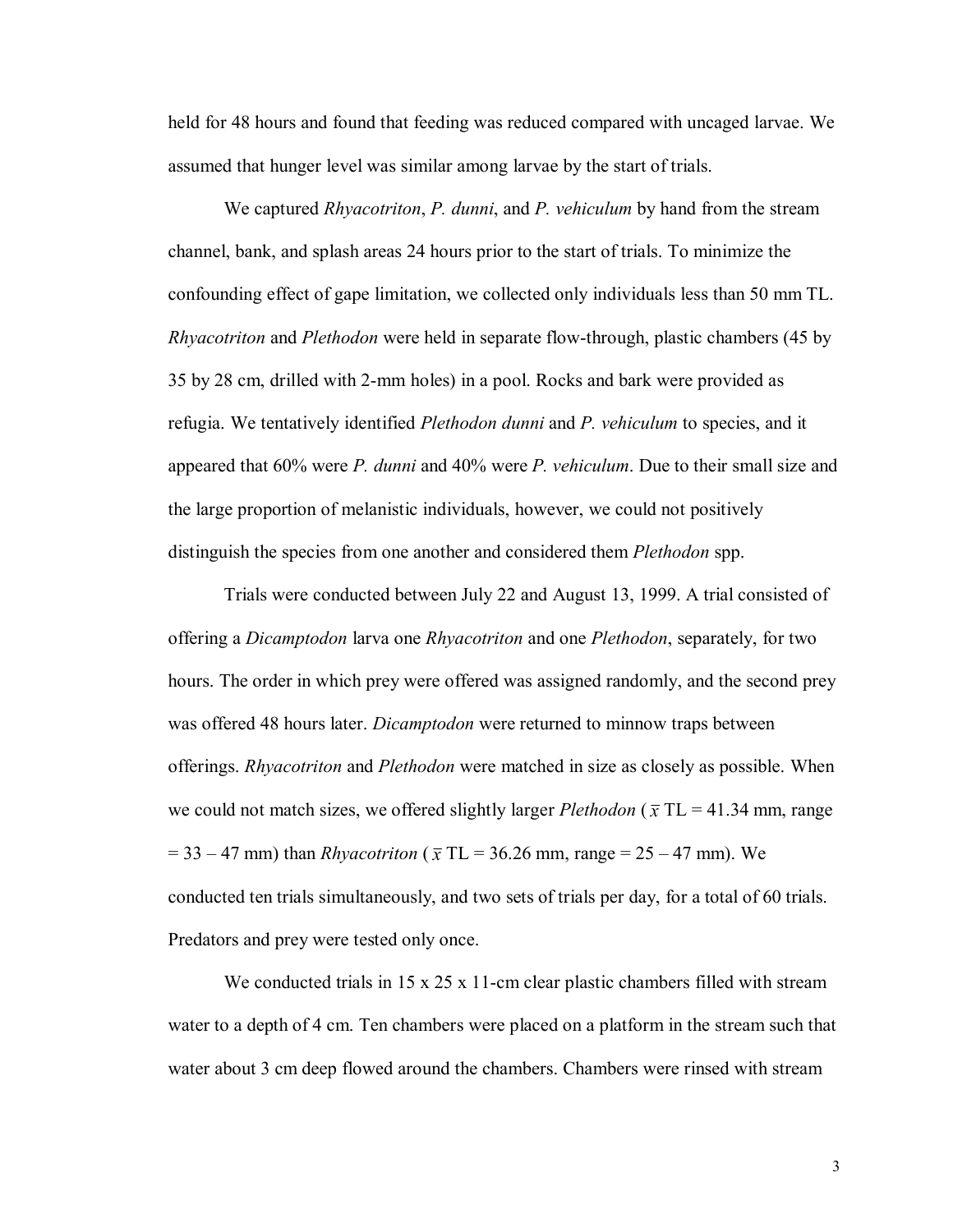water between trials and filled with fresh stream water. Water temperature was  $10 - 13$  C.

We observed trials for their entirety and recorded the number of attacks on each prey. We defined attacks as contacts between predator and prey in which the prey was bitten by the predator. At the end of each trial, we recorded whether a prey had been consumed or rejected. We examined surviving prey for injuries and examined predator cages for regurgitated prey (predators were held 4 hr from the end of 40 trials and 24 hr from the end of 20 trials). Predators and surviving prey were released to their site of capture.

The independence of the number of prey eaten and prey species was analyzed using Fisher's Exact Test. Only trials in which both prey were attacked were included in analysis.

### RESULTS

*Dicamptodon* attacked both prey in 38 trials. *Rhyacotriton variegatus* larvae survived in 29 of 38 trials (76%) and *Plethodon* juveniles survived 1 trial (3%). Survival was dependent on prey species (*P* < 0.0001, two-tailed test).

The number of attacks preceding consumption or rejection was greater for *Rhyacotriton* than for *Plethodon* ( $\chi^2$  = 7.26, df = 1, *P* < 0.01). *Dicamptodon* consumed all but three *Plethodon* during the first attack: two were consumed during the second attack, and one was rejected and not attacked again. In contrast, *Rhyacotriton* survived 90% of first attacks: 56% of the consumed *Rhyacotriton* were rejected after the first attack. Of *Rhyacotriton* that survived trials, 28% were attacked and rejected two or more times, to a maximum of seven attacks. Only one of the surviving *Rhyacotriton* showed injuries (a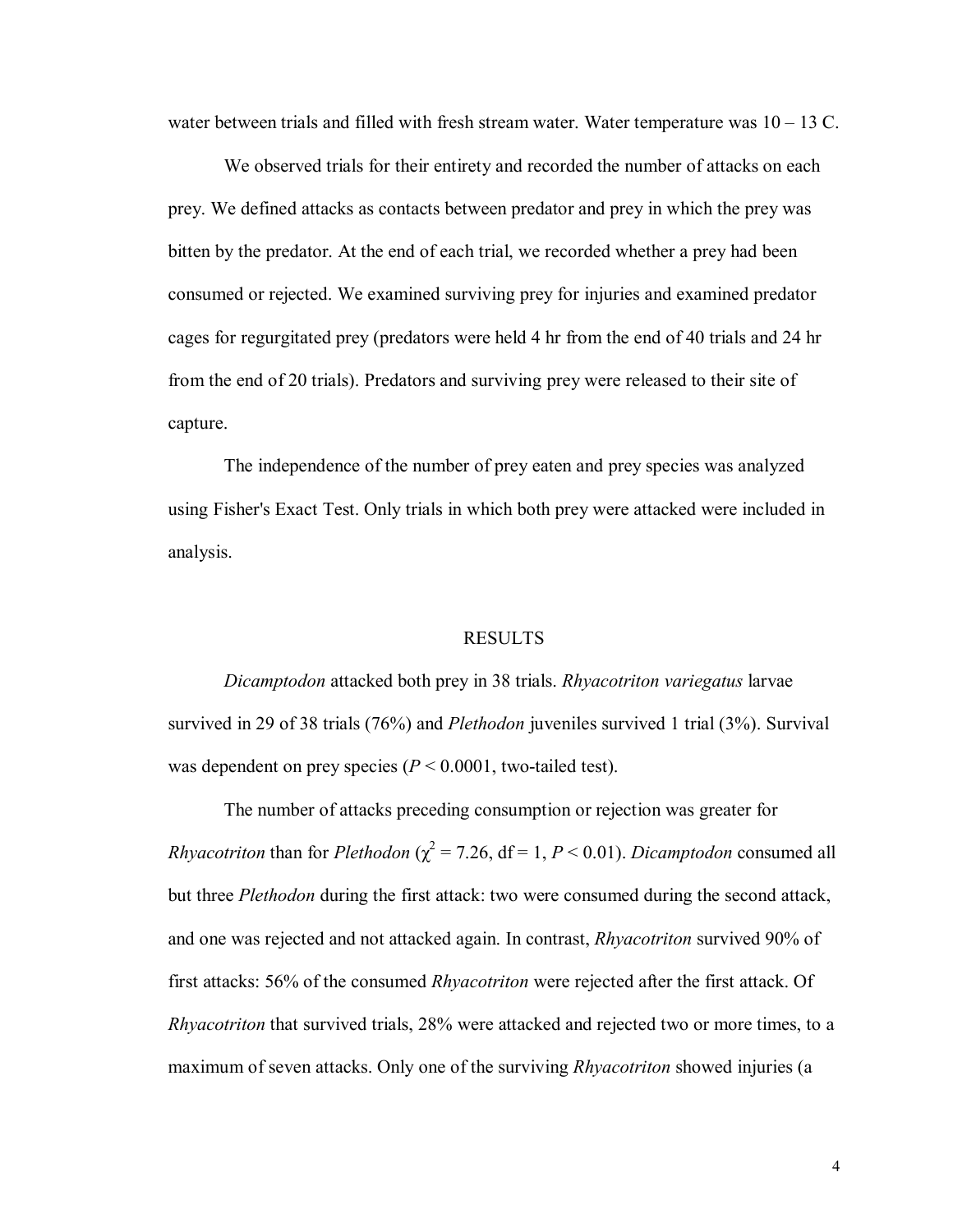small laceration to its back). The mean sizes of *Rhyacotriton* consumed and rejected did not differ significantly ( $t = 0.50$ , df = 15,  $P = 0.62$ , two-tailed test).

Behavior patterns were not quantified but can be summarized qualitatively. Most predators and prey were motionless for the majority of trials but frequently swam or walked the perimeter of chambers for short periods. The majority of encounters resulted in no attack or missed lunges (not included as "attacks" or "rejections"). *Dicamptodon* most often attacked prey that swam near it, although in rare instances *Dicamptodon* stalked and attacked motionless prey. Capture efficiency appeared low and *Dicamptodon*  often missed rapidly swimming prey; however, no prey escaped once captured. Most *Rhyacotriton* were either rejected instantly or engulfed into the buccal cavity for several seconds and expelled, but several were expelled after a minute or longer. Most *Dicamptodon* backed away from a *Rhyacotriton* after rejecting it and did not attack it on subsequent encounters.

#### DISCUSSION

Our results indicate that *Rhyacotriton variegatus* larvae and juvenile *Plethodon*  differ in palatability to larval *Dicamptodon tenebrosus*. *Rhyacotriton* was highly unpalatable as evidenced by its survival in most trials. *Plethodon* was readily accepted as prey and survived only one trial. Further, we expect that our results underestimate the effectiveness of unpalatability on the survival of *Rhyacotriton* in nature. Repeat attacks would be less likely in a heterogeneous stream environment that provides escape opportunities.

In contrast to the extensive literature on the palatability of larval anurans and

5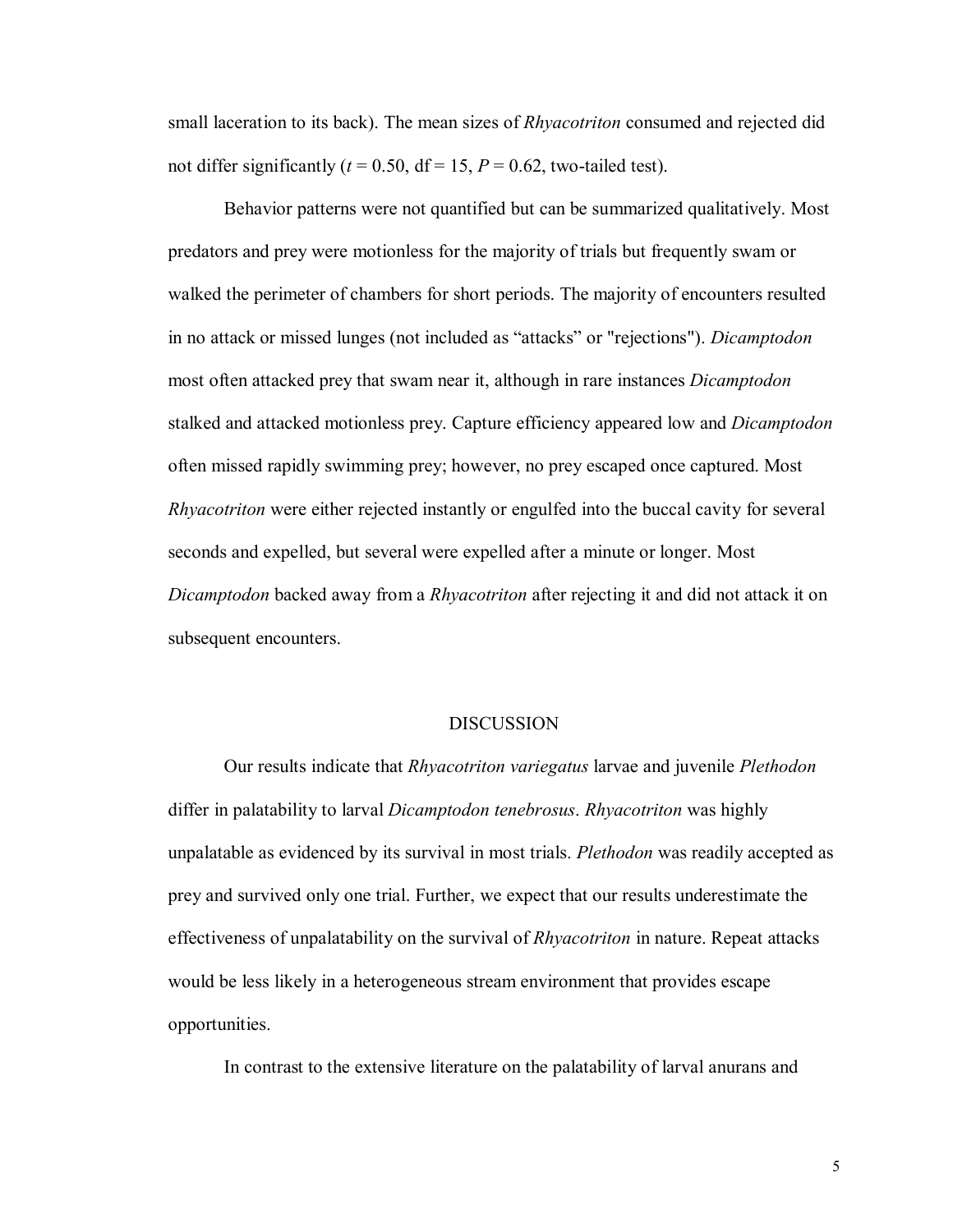adult salamanders, we are aware of only two published studies that tested the palatability of larval or juvenile salamanders. Formanowicz and Brodie (1982) showed that *Ambystoma maculatum* and *Notophthalmus viridescens* larvae were palatable to predaceous diving beetles but metamorphic individuals were not. Kats et al. (1988) showed similar results for *A. maculatum*, *A. opacum*, and *A. texanum* larvae to sunfish but found that *N. viridescens* larvae were unpalatable.

The palatabilities of *Rhyacotriton* and *Plethodon dunni* and *P. vehiculum* have been tested in uncontrolled experiments (E. D. Brodie, Jr., pers. comm.). *Rhyacotriton* was noxious to shrews and suspected to be unpalatable to other predators (Nussbaum et al., 1983). *Plethodon dunni* and *P. vehiculum* were unpalatable to birds and mammals (E. D. Brodie, Jr., pers. comm.). Many eastern *Plethodon* are unpalatable to birds and mammals (Dodd et al., 1974; Hensel and Brodie, 1976; Brodie et al., 1979). It is unclear whether our results for *Plethodon* reflect tolerance by *Dicamptodon* or the absence of defenses in juveniles (i.e., there may be an ontogenetic change in palatability; the above studies did not report whether juveniles or adults were tested).

Population differences in palatability and tolerance have been documented in other predator-prey systems. Geographic variation in palatability is known for *Plethodon jordani* (Hensel and Brodie, 1976) and *Taricha granulosa* (Brodie and Brodie, 1990). Brodie and Brodie (1990 and 1991) also found significant variation, both within and between populations, in the resistance of garter snakes (*Thamnophis sirtalis*) to synthetic tetrodotoxin, the neurotoxin found in *Taricha*. Across the ranges of *R. variegatus, Plethodon* spp., and *D. tenebrosus*, populations may have varying degrees of noxiousness or tolerance.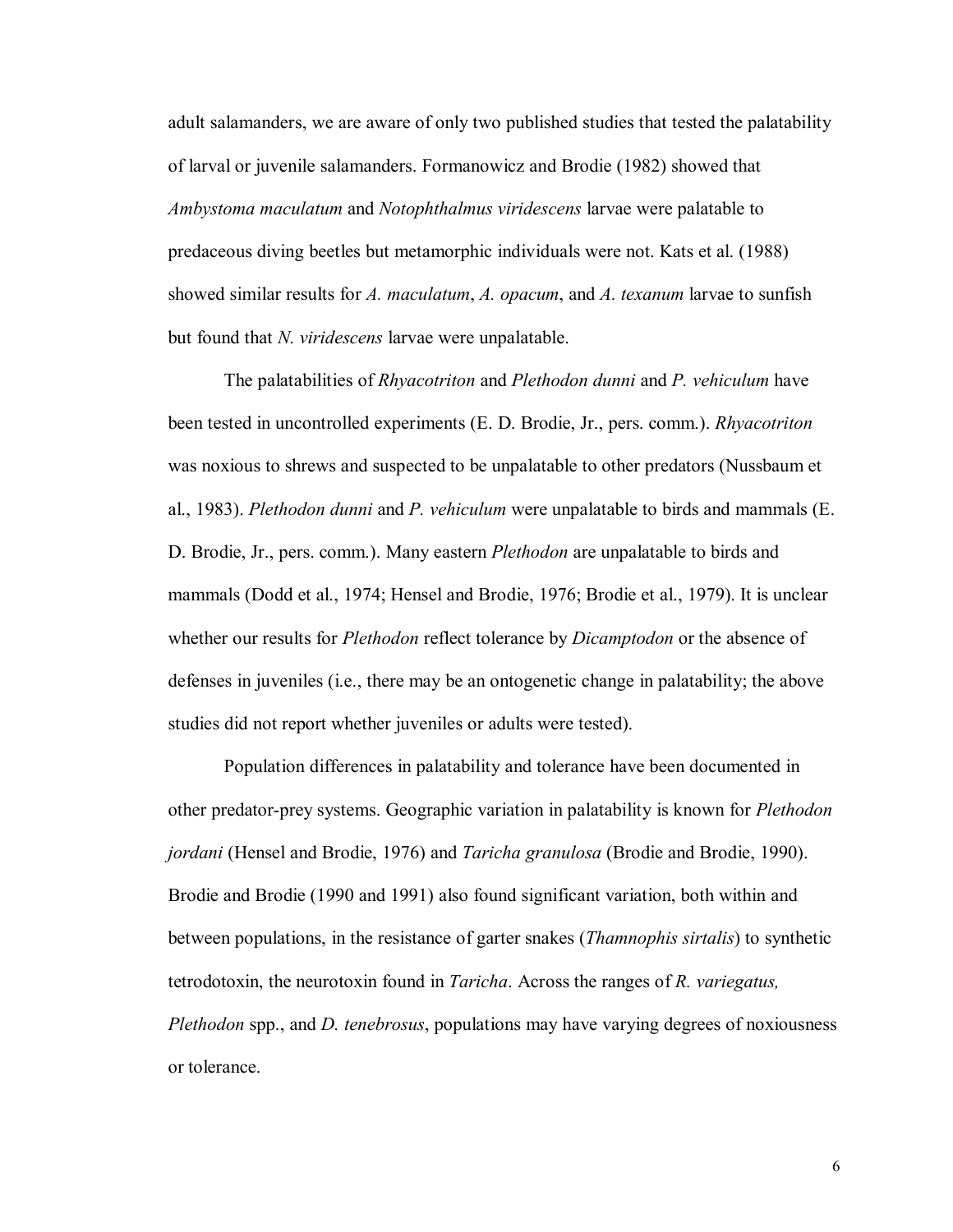We have challenged assumptions about predator-prey interactions between *Rhyacotriton* and *Dicamptodon* by showing that *Rhyacotriton* survive 90% of encounters with *Dicamptodon*. However, we still do not understand the mechanisms regulating the distributions and abundances of these species well enough to judge the relative importance of physiological constraints and predation. It is likely that both contribute to the distribution of *Rhyacotriton*. Predation by *Dicamptodon* at the level we have measured may be sufficient to result in differential habitat use, and predation by other predators or on other life stages may increase the importance of predation as a primary contributor to assemblage structure.

Kats et al. (1988) and Azevedo-Ramos and Magnusson (1999) showed that unpalatable prey often co-occur with potential predators. Our results are consistent with these studies insofar as *Rhyacotriton* and *Dicamptodon* are sympatric in headwater streams. These studies did not, however, examine the patterns of abundance of unpalatable prey relative to predators. We have found a complementary pattern of abundance of *Rhyacotriton* and *Dicamptodon* at both large (longitudinal stream reach) and small (microhabitat units within reaches) scales (Olson, in press). Our results suggest that although unpalatable prey may persist in habitats with predators, prey may be most abundant in habitats with no or fewer predators. Because patterns of abundance may be more significant ecologically than patterns of presence and absence, we suggest that distributions of unpalatable prey and predators need to be re-evaluated in this context.

## ACKNOWLEDGEMENTS

We thank E. D. Brodie, Jr., for advice and comments on an early draft. A. Blaustein, L. Belden, L. Dyal, A. Hatch, P. Verrell, E. Wildy, and two anonymous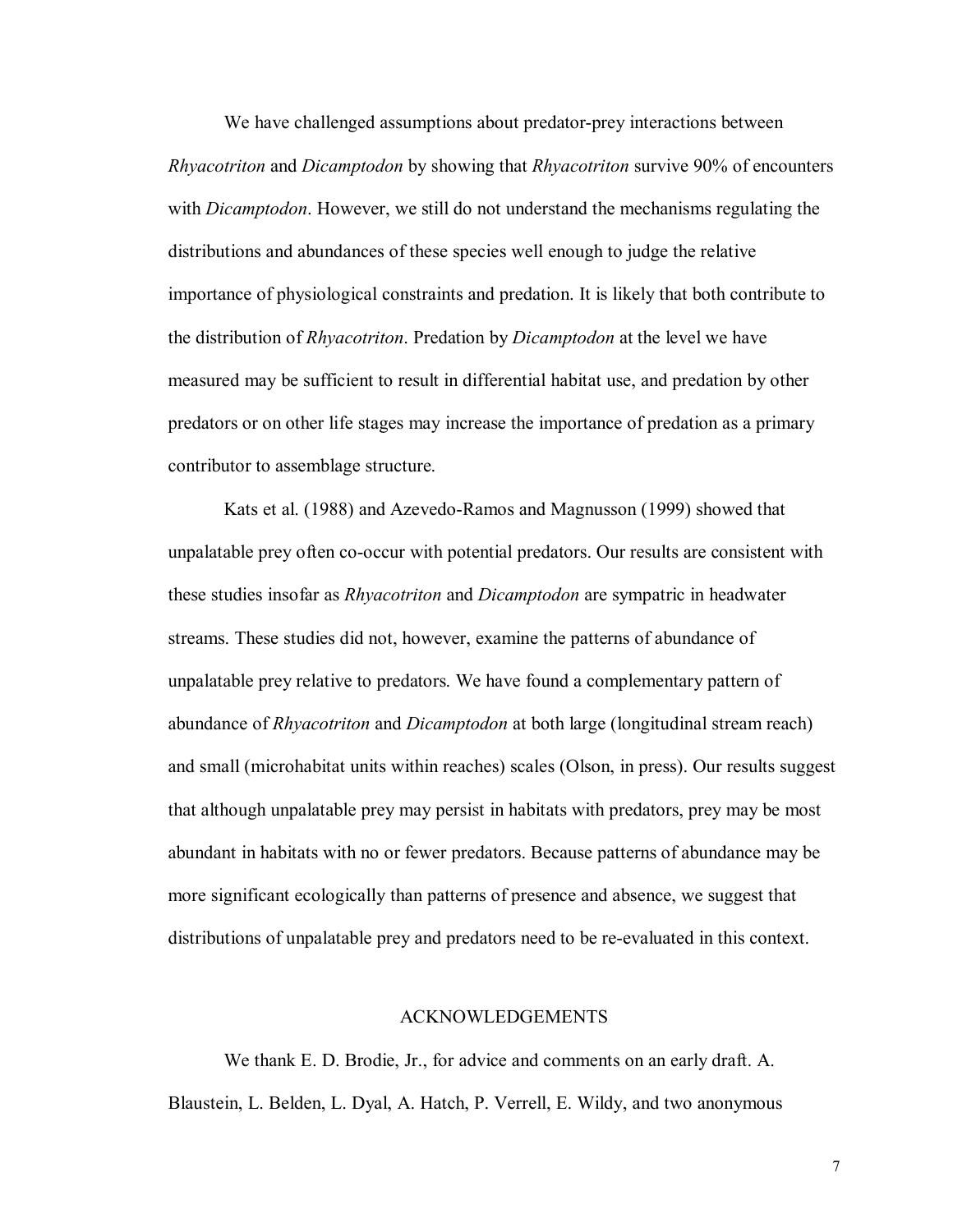reviewers provided comments that improved the manuscript. L. Ellenburg and C. Jacobsen helped capture animals. *Rhyacotriton variegatus* were captured under Oregon Department of Fish and Wildlife permit 059-99 to DHO. Funding was provided by the Pacific Northwest Research Station, USDA Forest Service.

# LITERATURE CITED

- AZEVEDO-RAMOS, C., AND W. E. MAGNUSSON. 1999. Tropical tadpole vulnerability to predation: association between laboratory results and prey distribution in an Amazonian savanna. Copeia 1999: 58-67.
- AZEVEDO-RAMOS, C., AND W. E. MAGNUSSON, AND P. BAYLISS. 1999. Predation as the key factor structuring tadpole assemblages in a savanna area in central Amazonia. Copeia 1999: 22-33.
- BRATTSTROM, B. H. 1963. A preliminary review of the thermal requirements of amphibians. Ecology 44:238-255.
- BRODIE, E. D., JR. 1977. Salamander antipredator postures. Copeia 1977:523-535.
- BRODIE, E. D., JR., D. R. FORMANOWICZ, AND E. D. BRODIE III. 1978. The development of noxiousness of *Bufo americanus* tadpoles to aquatic insect predators. Herpetologica 34:302-306.
- BRODIE, E. D., JR., R. T. NOWAK, AND W. R. HARVEY. 1979. The effectiveness of antipredator secretions and behavior of selected salamanders against shrews. Copeia 1979:270-274.
- BRODIE, E. D., III, AND E. D. BRODIE, JR. 1990. Tetrodotoxin resistance in garter snakes: an evolutionary response of predators to dangerous prey. Evolution 44:651-659.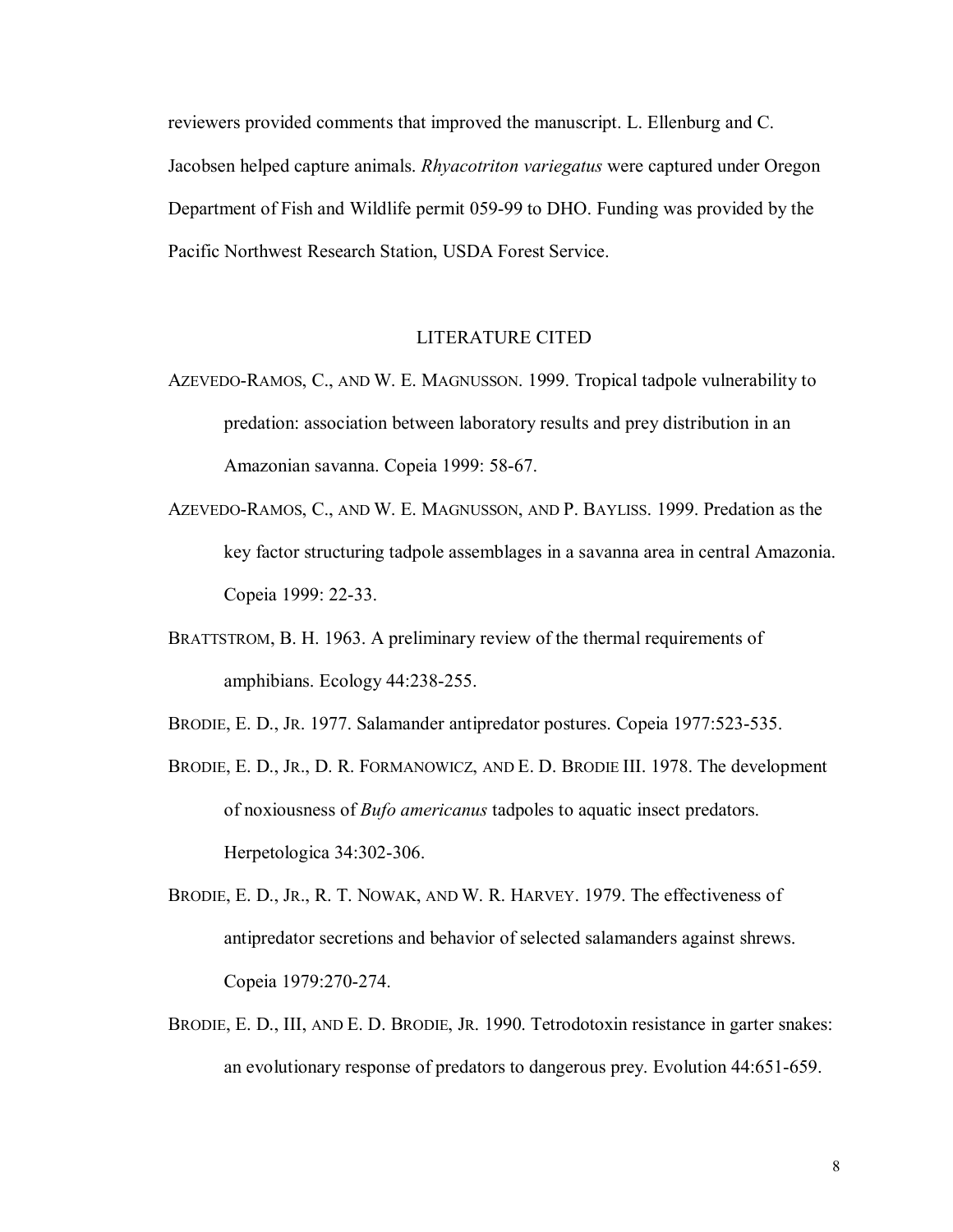- BRODIE, E. D., III, AND E. D. BRODIE, JR. 1991. Evolutionary response of predators to dangerous prey: reduction of toxicity of newts and resistance of garter snakes in island populations. Evolution 45:221-224.
- DODD, C. K., J. A. JOHNSON, AND E. D. BRODIE, JR. 1974. Noxious skin secretions of an eastern small *Plethodon*, *P. nettingi hubrichti*. J. Herpetol. 8:89-82.
- FORMANOWICZ, D. R., AND E. D. BRODIE, JR. 1982. Relative palatabilities of members of a larval amphibian community. Copeia 1982:91-97.
- HAIRSTON, N. G., SR. 1986. Species packing in *Desmognathus* salamanders: experimental demonstration of predation and competition. Amer. Natur. 127:266- 291.
- HENSEL, J. L., JR., AND E. D. BRODIE, JR. 1976. An experimental study of aposematic coloration in the salamander *Plethodon jordani*. Copeia 1976:59-65.
- HUNTER, M. G. 1998. Watershed-level patterns among stream amphibians in the Blue River watershed, West-Central Cascades of Oregon. Unpubl. M.S. Thesis, Oregon State Univ., Corvallis.
- KATS, L. B., J. W. PETRANKA, AND A. SIH. 1988. Antipredator defenses and the persistence of amphibian larvae with fishes. Ecology 69:1865-1870.
- KURZAVA, L. M., AND P. J. MORIN. 1998. Tests of functional equivalence: complementary roles of salamanders and fish in community organization. Ecology 79:477-489.
- LEE, Y. M. 1997. Amphibian communities and physical characteristics of intermittent streams in old-growth and young forest stands in western Oregon. Unpubl. M.S. Thesis, Oregon State Univ., Corvallis.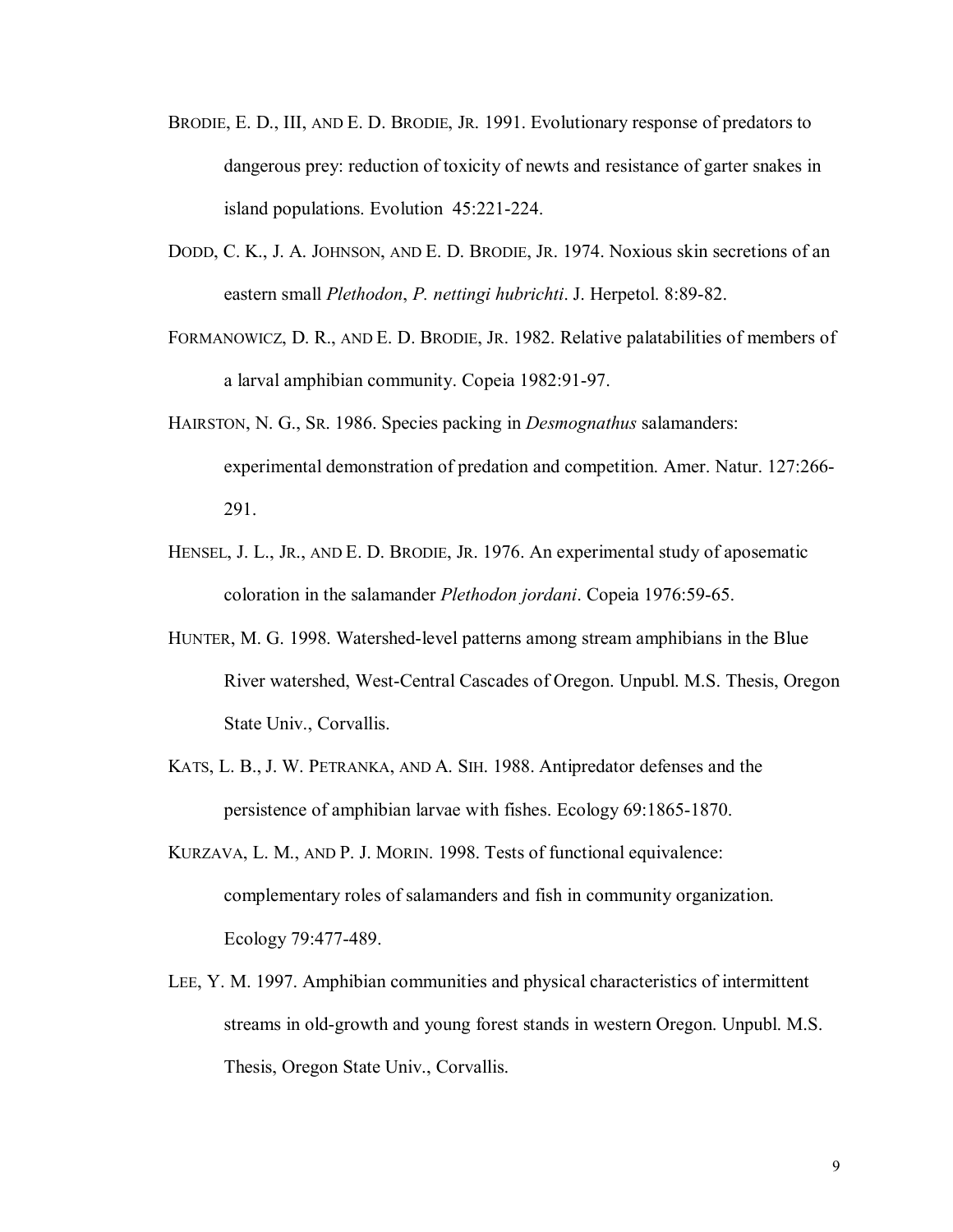- MORIN, P. J. 1983. Predation, competition, and the composition of larval anuran guilds. Ecol. Monogr. 53:119-138.
- NUSSBAUM, R. A. 1969. A nest site of the Olympic salamander, *Rhyacotriton olympicus*. Herpetologica 25:277-278.
- NUSSBAUM, R. A., AND G. W. CLOTHIER. 1973. Population structure, growth, and size of larval *Dicamptodon ensatus* (Eschscholtz). Northwest Science 47:218-227.
- NUSSBAUM, R. A., E. D. BRODIE, JR., AND R. M. STORM. 1983. Amphibians and Reptiles of the Pacific Northwest. University of Idaho Press, Moscow.
- OLSON, D. H., S. S. CHAN, P. CUNNINGHAM, A. MOLDENKE, R. PROGAR, P. S. MUIR, B. MCCUNE, A. ROSSO, AND E. B. PETERSON. 2000. Characterizing stream, riparian, and upslope habitats in managed headwater forests of western Oregon. *In* P. J. Wiggington and R. L. Beschta (eds.), Riparian Ecology and Management in Multi-Land Use Watersheds, pp. 83-88. American Water Resources Association, Middleburg, Virginia.
- PETRANKA, J. W. 1983. Fish predation: a factor affecting the spatial distribution of a stream-dwelling salamander. Copeia 1983:624-628.
- PETRANKA, J. W. 1998. Salamanders of the United States and Canada. Smithsonian Institute Press, Washington.

RAY, C. 1958. Vital limits and rates of desiccation in salamanders. Ecology 39:75-83.

- STEBBINS, R. C. 1951. Amphibians of Western North America. University of California Press, Berkeley.
- STEBBINS, R. C. 1955. Southern occurrence of the Olympic salamander *Rhyacotriton* olympicus. Herpetologica 11:238-239.